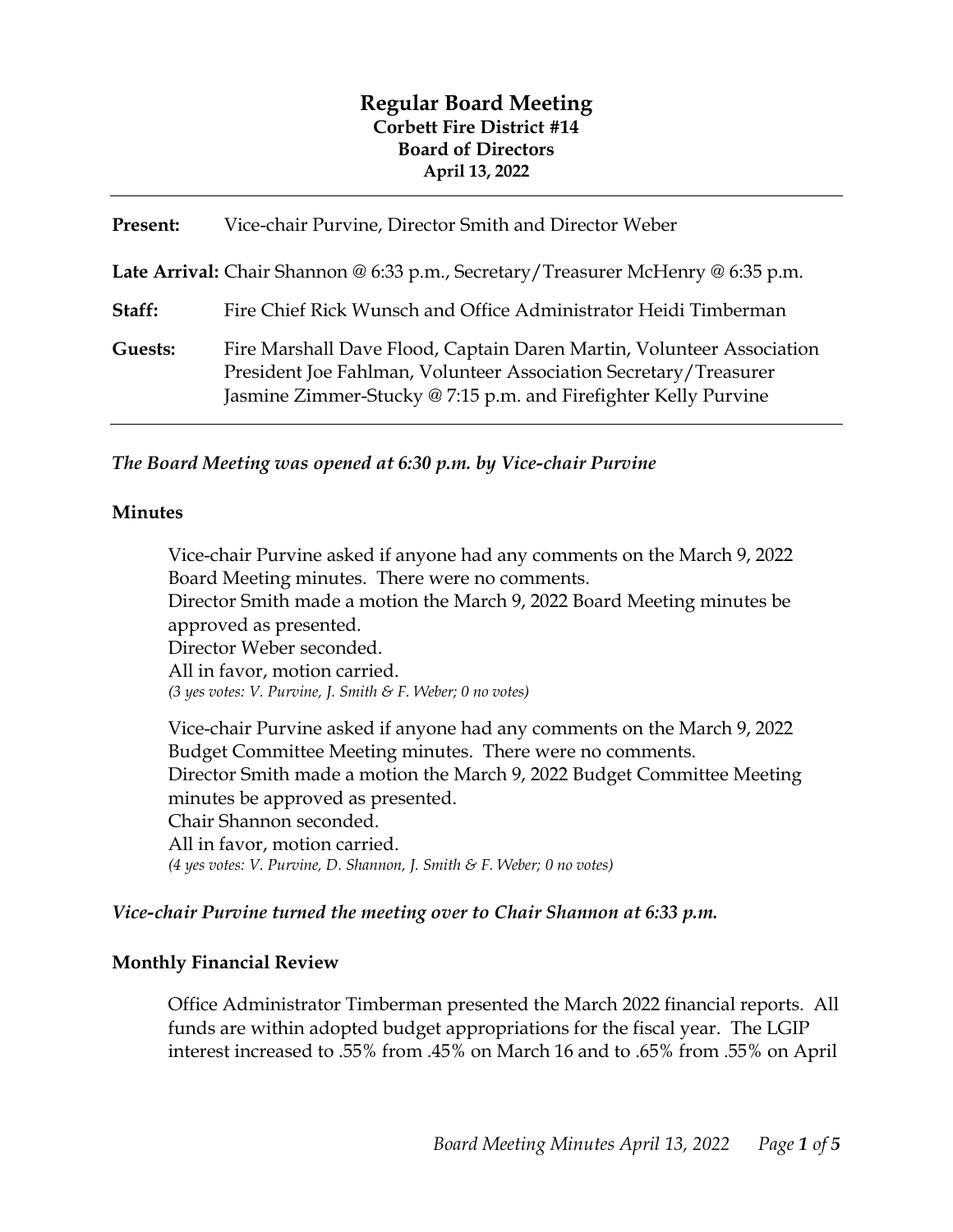7. There were no unusual or unplanned expenditures for March. She noted that our Clothing, PPE and Uniforms line item is now at over 97% of budget and that is due to the purchase of new duty jackets for all volunteers, staff and board members.

### **Facilities/Bond**

David Ulbricht, Director of Advisory Services, SDAO Advisory Services LLC (attending via video conference) introduced himself and provided a brief bio to the board. His role is to assist SDAO members in securing funding for a project(s) from start to finish. He provided a timeline of requirements to be met for a November election and answered questions. Chair Shannon requested references of previous clients and municipal bond attorneys as well as a comprehensive record of a similar bond request. Mr. Ulbricht has been invited to our May 11 meeting for further discussions. Vice-chair Purvine will contact the school district to see if they will share cost information of their recent bond. FC Wunsch will contact the Keizer Fire Department to find out about their recent bond experience.

#### **Audience Testimony**

None

### **EMS Contract Negotiations**

Chair Shannon is working on the demand but needs more information to support our request. OA Timberman will provide budget and call data to him for this purpose. The demand will be brought to the board at next month's meeting.

### **Group Critical Illness proposal**

The board received an official quote from WHA for Group Critical Illness coverage for three different levels: \$10K, \$20K and \$30K. It is the opinion of the board that the cost of the policy outweighs the potential benefits to members. Chair Shannon suggested we look at similar alternatives to providing some other financial benefits to our members who may experience a critical illness event. OA Timberman will check with SDAO legal counsel to see if the district is legally allowed to make a contribution to the Corbett Firefighters' Association Benevolence Fund and report back to the board.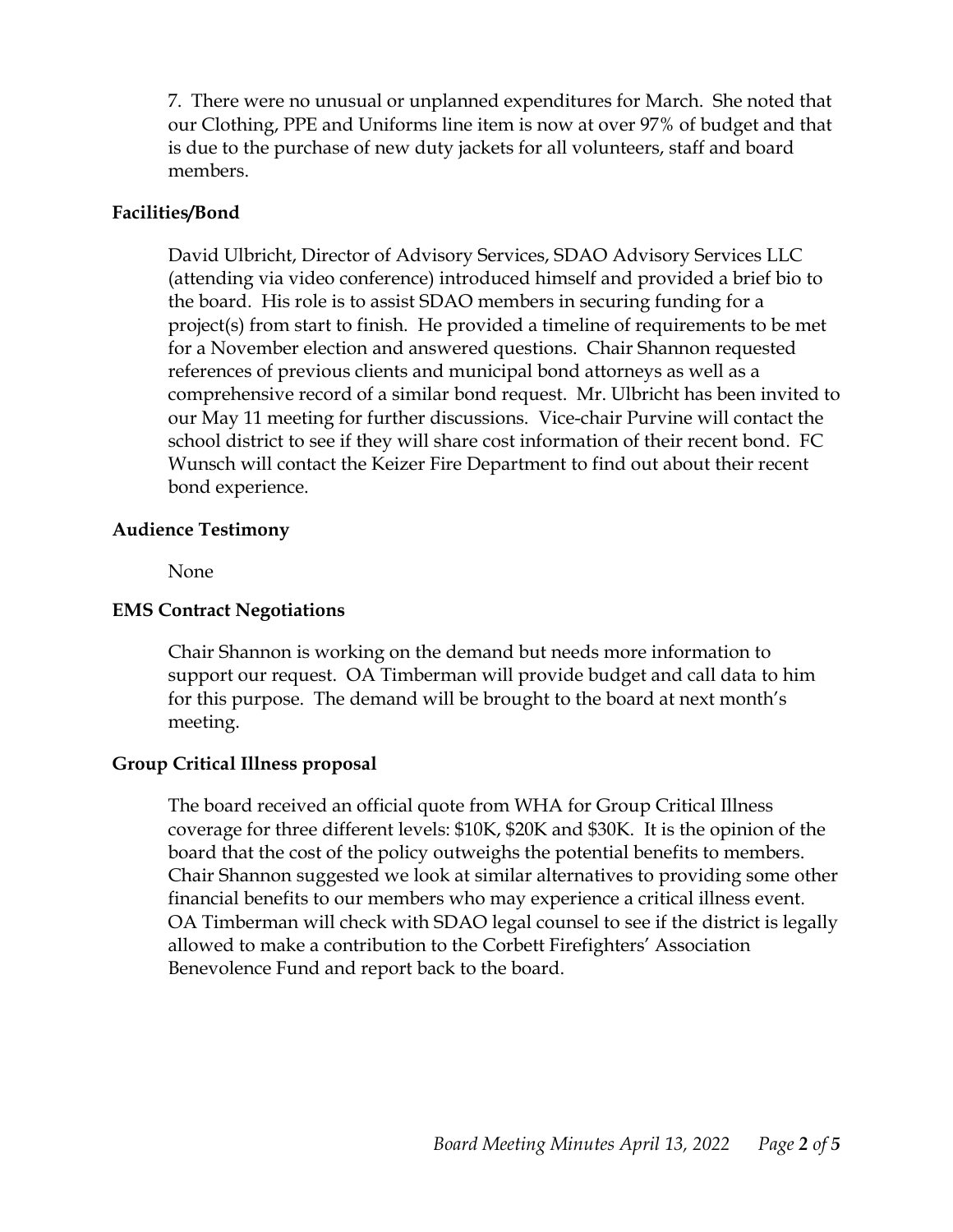### **Update Plan Name and Plan Administrator for GA #71799 (Fire Chief Retirement Plan)**

OA Timberman requested updates to the Plan Name to Corbett Fire District No. 14 and Plan Administrator to Office Administrator Heidi Timberman for the Fire Chief's Retirement Plan. The request was approved. No action required.

### **Update Registered Agent**

OA Timberman requested the update of our registered agent to the Office Administrator. Retired Director Patrick Brothers has held the position since the resignation of the former District Clerk.

Vice-chair Purvine made a motion to update the registered agent for the District to the Office Administrator.

Secretary/Treasurer McHenry seconded.

All in favor, motion carried.

*(5 yes votes: M. McHenry, V. Purvine, D. Shannon, J. Smith & F. Weber; 0 no votes)* 

## **Update Signature Authority on District Bank Accounts**

It is the policy of the board to designate all five Board members, the Fire Chief and Office Administrator as signers on District banking accounts. Secretary/Treasurer McHenry made a motion to update the signers on District banking accounts effective immediately as follows: Board Member, Position #1 – Matthew McHenry (no change) Board Member, Position #2 – Victoria Purvine (no change) Board Member, Position #3 – David Shannon (no change) Board Member, Position #4 – Frank Weber (no change) Board Member, Position #5 – Jeffrey Smith (removes Patrick Brothers) Fire Chief – Rick Wunsch (removes Dave Flood) Office Administrator – Heidi Timberman (no change) Vice-chair Purvine seconded. All in favor; motion carried. *(5 yes votes: M. McHenry, V. Purvine, D. Shannon, J. Smith & F. Weber; 0 no votes)* 

### **Resolution to Review Reserve Fund**

The Board received a copy of the resolution to meet the requirement of reviewing the need for the Equipment and Building and Land Reserve Fund as enacted March 12, 1996. It also changes the name to Capital Reserve Fund; the purpose remains the same.

Secretary/Treasurer McHenry made a motion to adopt resolution #2022-03 as presented.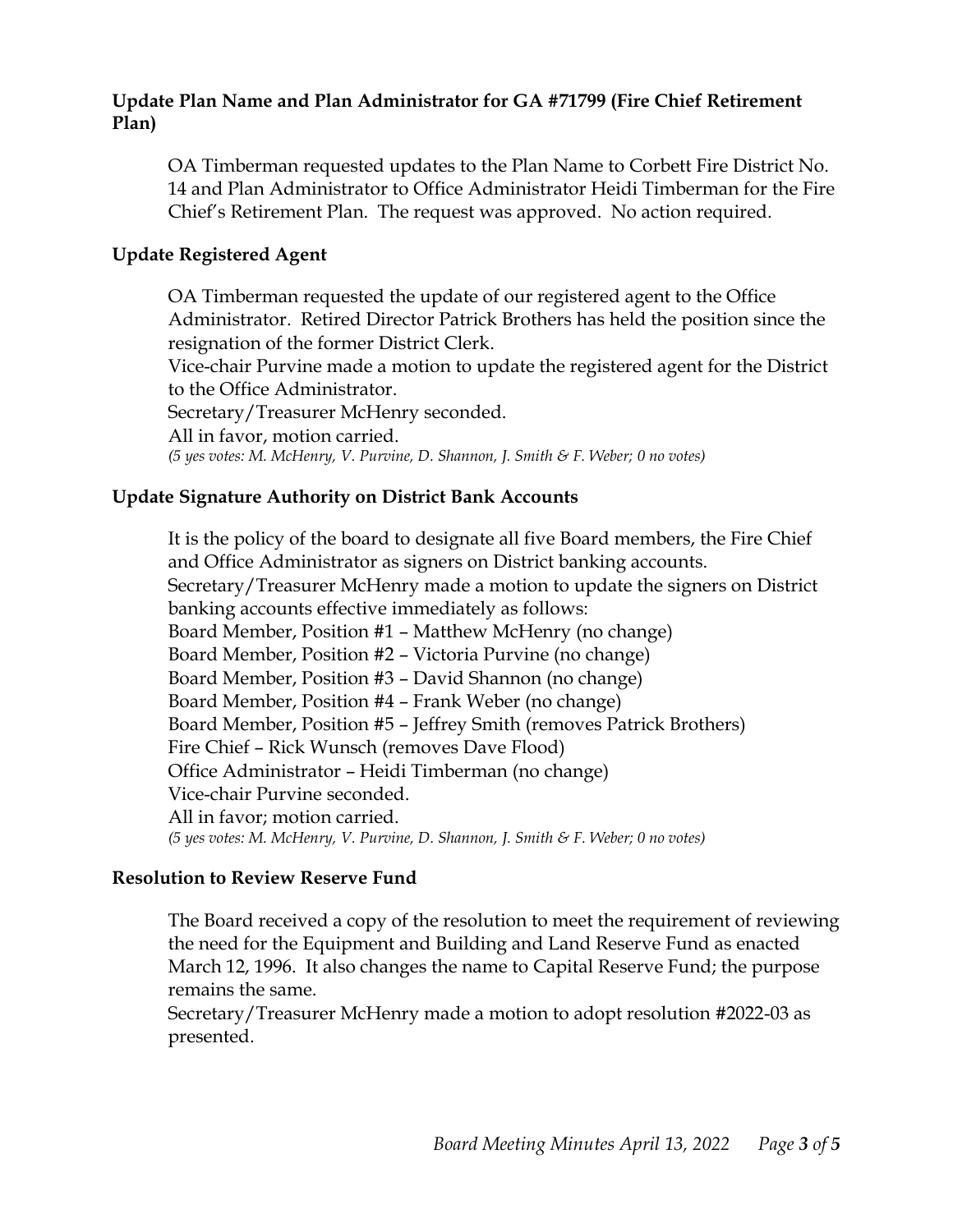Vice-chair Purvine seconded. All in favor; motion carried. *(5 yes votes: M. McHenry, V. Purvine, D. Shannon, J. Smith & F. Weber; 0 no votes)* 

### **General Order #13 Update**

Fire Chief Wunsch presented the update to General Order #13. It changes the number of points for call response from 3 per hour to 3 per call during the hours 6:00 a.m. to 11:59 p.m. and to 6 per call during the hours 12:00 a.m. to 05:59 a.m.

### **General Order #2**

FC Wunsch presented a new general order addressing social media. This new GO provides guidance and direction for department members in the use of social media. It covers Fire District Social Media, Fire District Uses for Social Media and Personal Use, Precautions and Prohibitions. Chair Shannon requested, under Personal Use, Precautions and Prohibitions, the addition of "these media belong to and are to be turned over to the District" to 5 and replacing "may be asked to" with "must" to 7.

Secretary/Treasurer McHenry made a motion to approve GO #2 as orally amended.

Director Smith seconded.

All in favor; motion carried.

*(5 yes votes: M. McHenry, V. Purvine, D. Shannon, J. Smith & F. Weber; 0 no votes)* 

## C**hief's Report**

**Calls for March** – 38 calls for March – 106 for the year; vacant house fire on Ogden – 14 responders – it was a great call for our firefighters to do forcible entry, search in low heat/visibility, overhaul and ventilation; trail call up at Fairy Falls about a mile and a half up the trail; chimney fire; 20 seconds apart on last Monday in March – pedestrian hit on Hurlburt and working code in Springdale area – patient is getting pacemaker and is in rehab

**New recruits** – Our four new recruits passed their final test and are now responding on calls

**Phone number** – The burn line has been super active; we had 15 calls to nonemergency and all hung up after being on hold for about 2 minutes – the woes at BOEC continue

**Aims Station** – Cinder block thrown through apparatus bay window; no damage other than to the glass